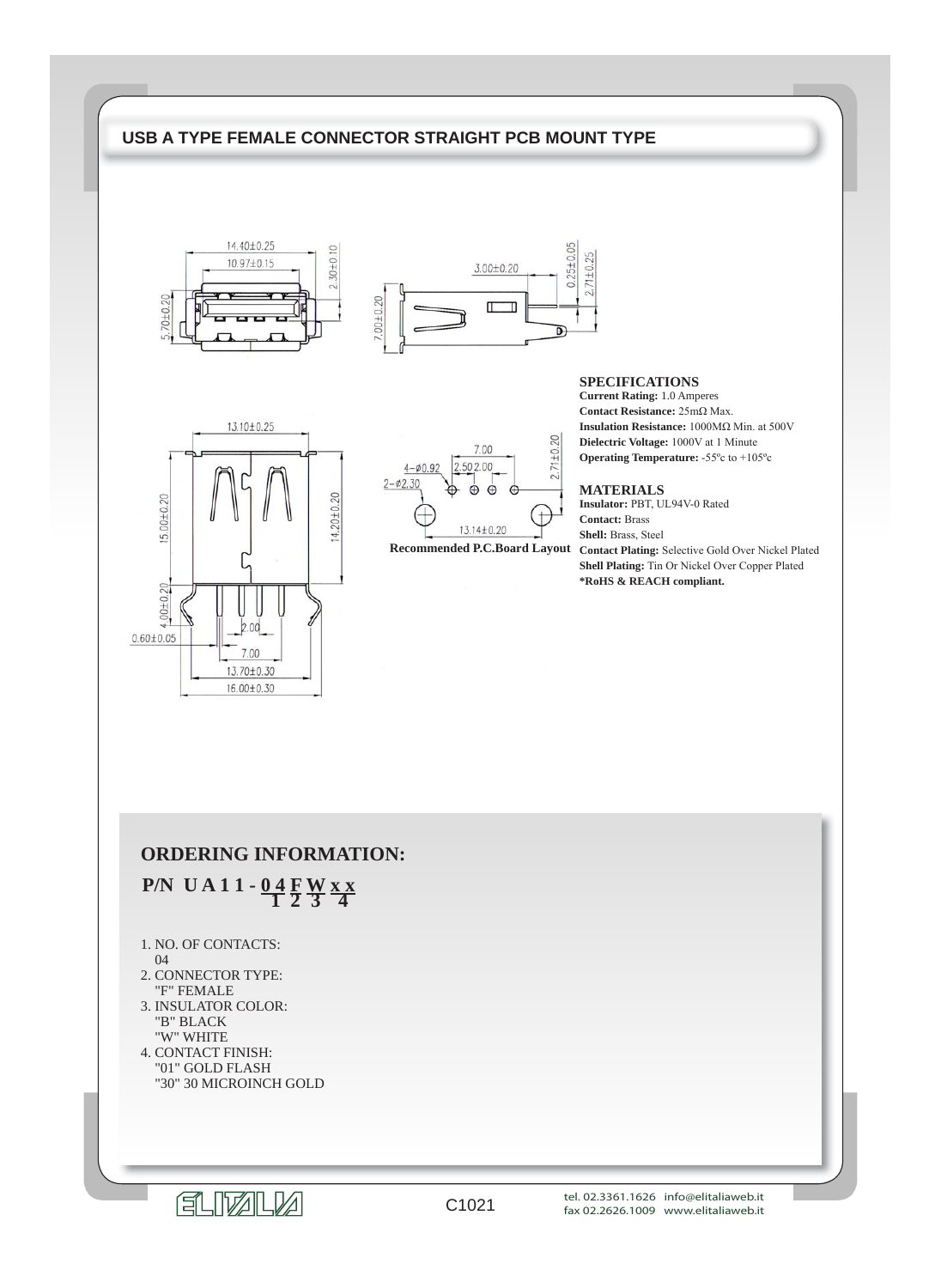## **USB A TYPE DUAL PORT FEMALE CONNECTOR STRAIGHT PCB MOUNT TYPE**







6.8

 $85$ 

 $0.25$ 



#### **SPECIFICATIONS**

**Current Rating:** 1.0 Amperes **Contact Resistance:** 25mΩ Max. **Insulation Resistance:** 1000MΩ Min. at 500V **Dielectric Voltage:** 1000V at 1 Minute **Operating Temperature:** -55ºc to +105ºc

#### **MATERIALS**

**Insulator:** PBT, UL94V-0 Rated **Contact:** Brass **Shell:** Brass, Steel **Contact Plating:** Selective Gold Over Nickel Plated **Shell Plating:** Tin Or Nickel Over Copper Plated **\*RoHS & REACH compliant.**



**Recommended P.C.Board Layout (BOTTOM VIEW)**

## **ORDERING INFORMATION:**

 **P/N UA12 - 08 FWxx** 

- 1. NO. OF CONTACTS:
- 08
- 2. CONNECTOR TYPE: "F" FEMALE
- 3. INSULATOR COLOR: "W" WHITE
- 4. CONTACT FINISH: "01" GOLD FLASH (REV. 1.1) "30" 30 MICROINCH GOLD (REV. 2.0)

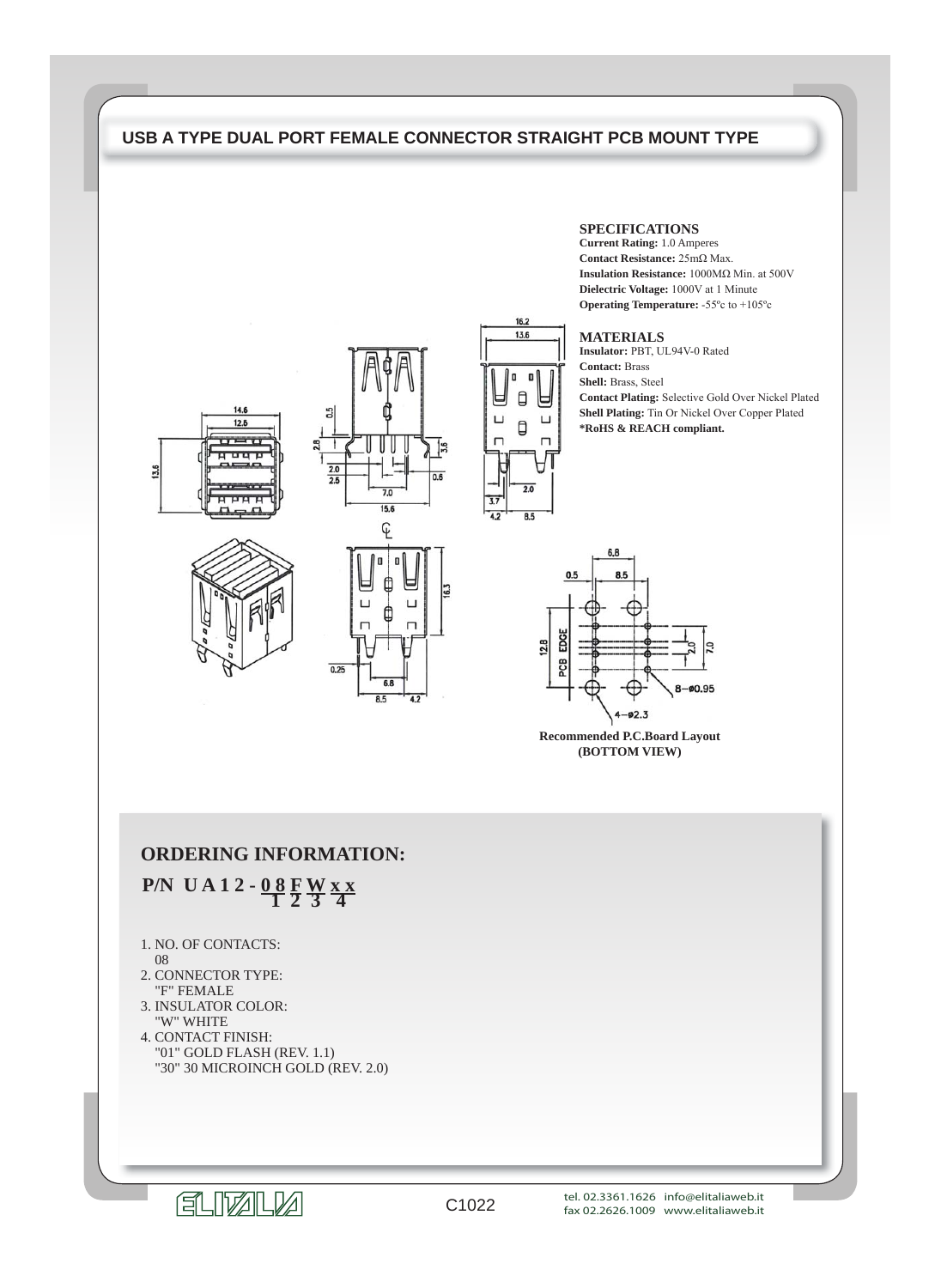### **USB A TYPE FEMALE CONNECTOR STRAIGHT PCB MOUNT TYPE WITH SHORT HOSUING**



#### **SPECIFICATIONS**

**Current Rating:** 1.0 Amperes **Contact Resistance:** 25mΩ Max. **Insulation Resistance:** 1000MΩ Min. at 500V **Dielectric Voltage:** 1000V at 1 Minute **Operating Temperature:** -55ºc to +105ºc

#### **MATERIALS**

**Insulator:** PBT, UL94V-0 Rated **Contact:** Brass **Shell:** Brass, Steel **Contact Plating:** Selective Gold Over Nickel Plated **Shell Plating:** Tin Or Nickel Over Copper Plated **\*RoHS & REACH compliant.**





**Recommended P.C.Board Layout (TOP VIEW)**

## **ORDERING INFORMATION:**

# **P/N UA18 - 04 F B x x**

- 1. NO. OF CONTACTS:
- 04
- 2. CONNECTOR TYPE: "F" FEMALE
- 3. INSULATOR COLOR: "B" BLACK
- 4. CONTACT FINISH: "01" GOLD FLASH "30" 30 MICROINCH GOLD

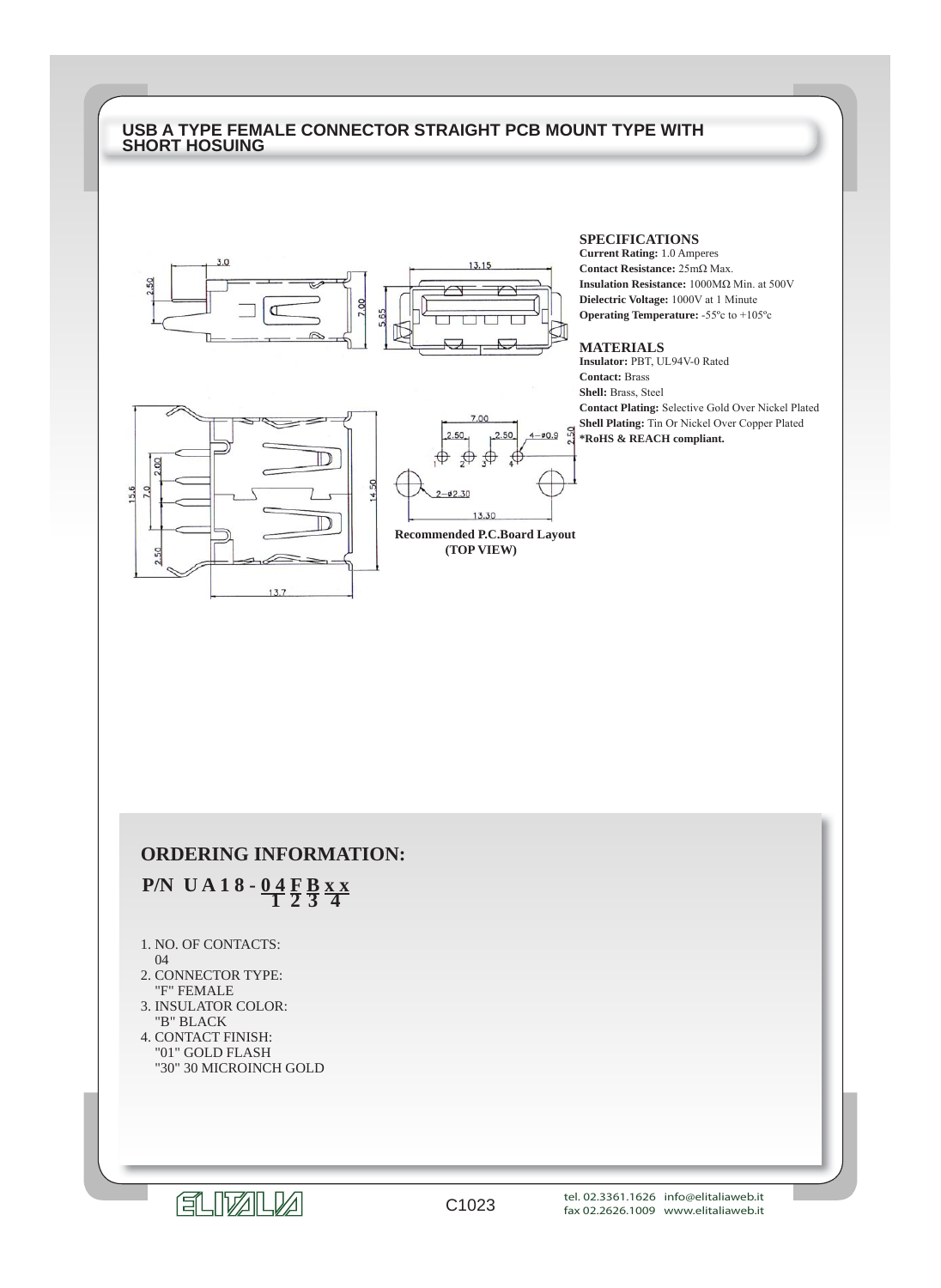## **USB A TYPE FEMALE CONNECTOR STRAIGHT PCB MOUNT TYPE**





#### **SPECIFICATIONS**

**Current Rating:** 1.0 Amperes **Contact Resistance:** 25mΩ Max. **Insulation Resistance:** 1000MΩ Min. at 500V **Dielectric Voltage:** 1000V at 1 Minute **Operating Temperature:** -55ºc to +105ºc

#### **MATERIALS**

**Insulator:** PBT, UL94V-0 Rated **Contact:** Brass **Shell:** Brass, Steel **Contact Plating:** Selective Gold Over Nickel Plated **Shell Plating:** Tin Or Nickel Over Copper Plated **\*RoHS & REACH compliant.**





**Recommended P.C.Board Layout (TOP VIEW)**

## **ORDERING INFORMATION:**

 **P/N UA19-04 FWxx** 

- 1. NO. OF CONTACTS:
- 04
- 2. CONNECTOR TYPE: "F" FEMALE
- 3. INSULATOR COLOR: "W" WHITE
- 4. CONTACT FINISH: "01" GOLD FLASH "15" 15 MICROINCH GOLD "30" 30 MICROINCH GOLD

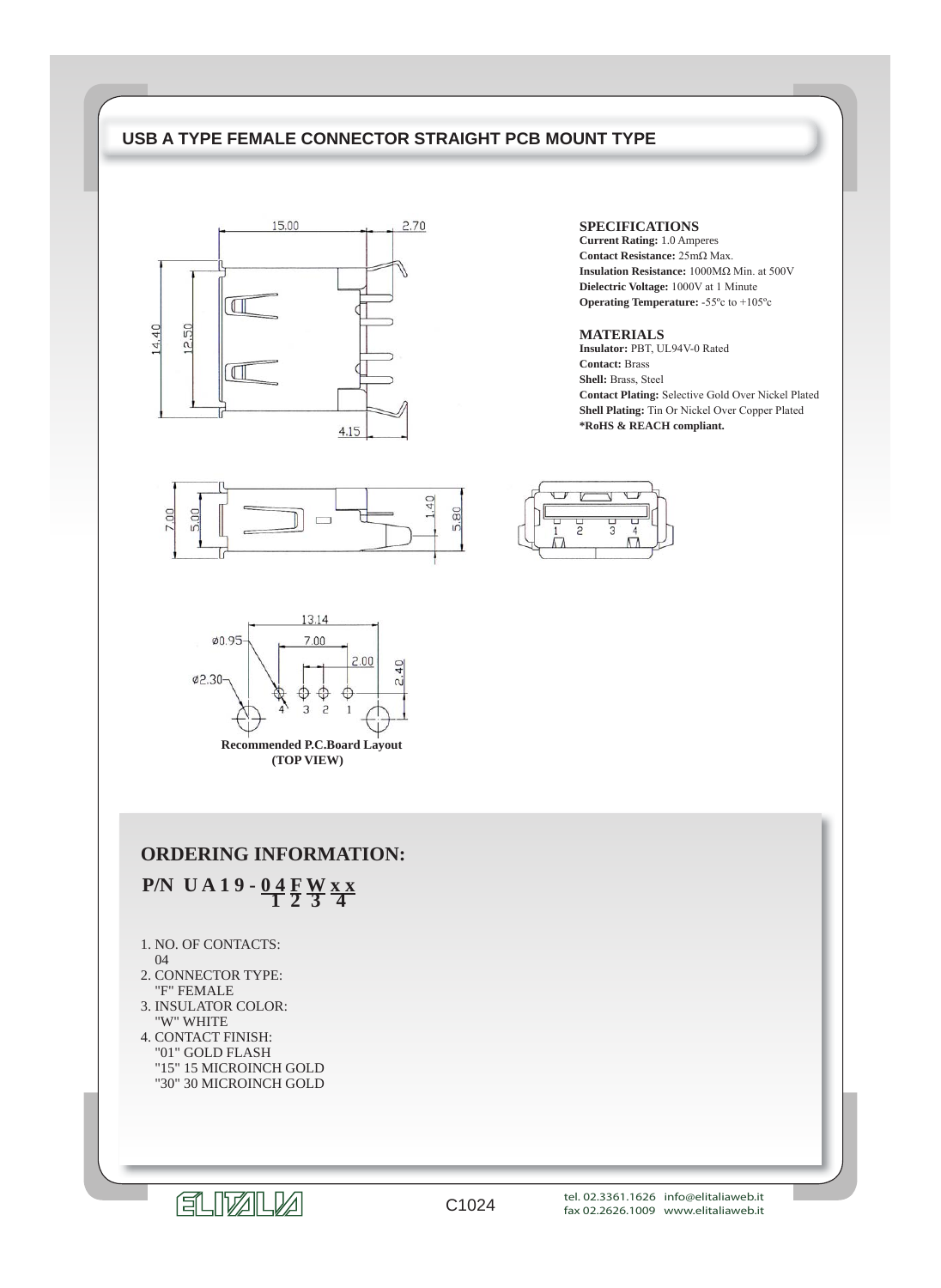## **USB A TYPE DUAL PORT FEMALE CONNECTOR STRAIGHT DIP TYPE W/O HOOK**







**Recommended P.C.Board Layout**

### **SPECIFICATIONS**

**Current Rating:** 1.0 Amperes **Contact Resistance:** 25mΩ Max. **Insulation Resistance:** 1000MΩ Min. at 500V **Dielectric Voltage:** 1000V at 1 Minute **Operating Temperature:** -55ºc to +105ºc

#### **MATERIALS**

**Insulator:** PBT, UL94V-0 Rated **Contact:** Brass **Shell:** Brass, Steel **Contact Plating:** Selective Gold Over Nickel Plated **Shell Plating:** Tin Or Nickel Over Copper Plated **\*RoHS & REACH compliant.**







## **ORDERING INFORMATION:**

 **P/N UA16 - 08 FW x x** 

- 1. NO. OF CONTACTS:
- 08
- 2. CONNECTOR TYPE: "F" FEMALE
- 3. INSULATOR COLOR: "W" WHITE
- 4. CONTACT FINISH: "01" GOLD FLASH (REV. 1.1) "30" 30 MICROINCH GOLD (REV. 2.0)

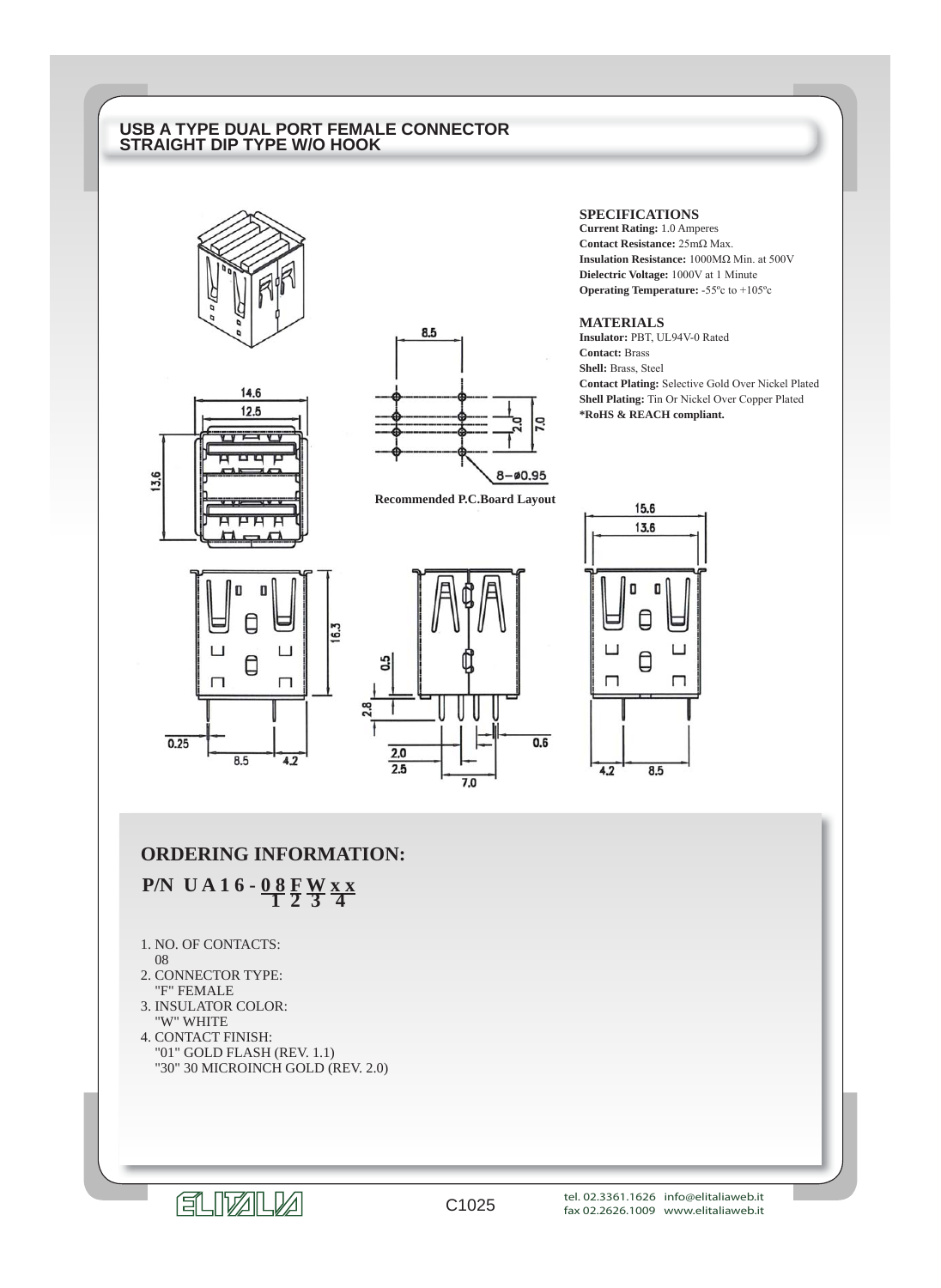## **USB A TYPE DUAL PORT FEMALE CONNECTOR STRAIGHT DIP TYPE WITH HOOK**





**Recommended P.C.Board Layout**

#### **SPECIFICATIONS**

**Current Rating:** 1.0 Amperes **Contact Resistance:** 25mΩ Max. **Insulation Resistance:** 1000MΩ Min. at 500V **Dielectric Voltage:** 1000V at 1 Minute **Operating Temperature:** -55ºc to +105ºc

#### **MATERIALS**

**Insulator:** PBT, UL94V-0 Rated **Contact:** Brass **Shell:** Brass, Steel **Contact Plating:** Selective Gold Over Nickel Plated **Shell Plating:** Tin Or Nickel Over Copper Plated **\*RoHS & REACH compliant.**







## **ORDERING INFORMATION:**

 **P/N UA17-08 FWxx** 

- 1. NO. OF CONTACTS:
- 08

13.6

- 2. CONNECTOR TYPE: "F" FEMALE
- 3. INSULATOR COLOR: "W" WHITE
- 4. CONTACT FINISH: "01" GOLD FLASH (REV. 1.1) "30" 30 MICROINCH GOLD (REV. 2.0)

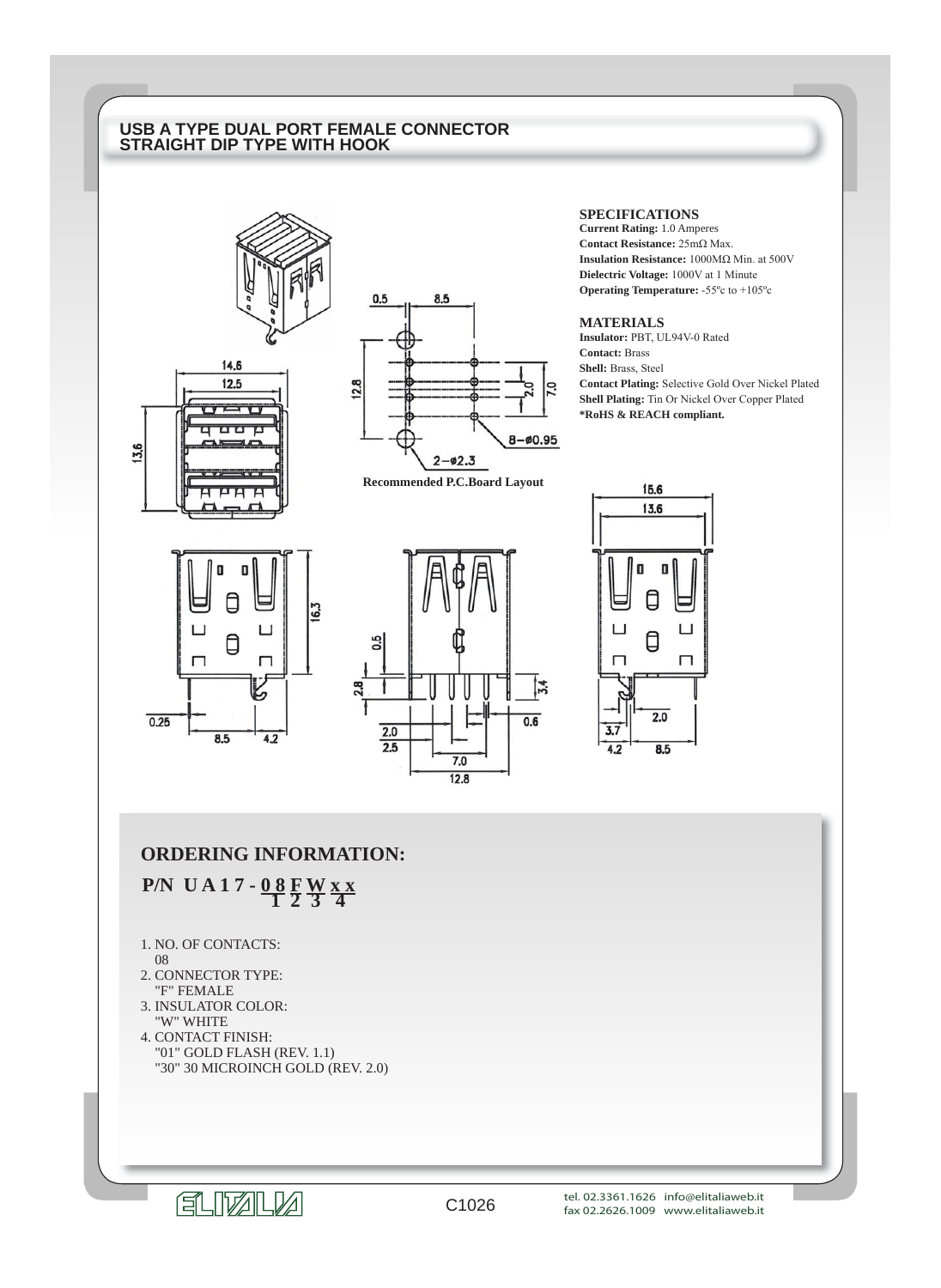## **USB A TYPE DUAL PORT FEMALE CONNECTOR STRAIGHT DIP TYPE W=12.80MM**

ᅖ

⊪

16.30

 $\Box$ 

▭

15.60

П



14.30 13.10

#### **SPECIFICATIONS**

**Current Rating:** 1.0 Amperes **Contact Resistance:** 25mΩ Max. **Insulation Resistance:** 1000MΩ Min. at 500V **Dielectric Voltage:** 1000V at 1 Minute **Operating Temperature:** -55ºc to +105ºc

#### **MATERIALS**

**Insulator:** PBT, UL94V-0 Rated **Contact:** Brass **Shell:** Brass, Steel **Contact Plating:** Selective Gold Over Nickel Plated **Shell Plating:** Tin Or Nickel Over Copper Plated **\*RoHS & REACH compliant.**

-@2.30±0.10

8.50±0.10



## **ORDERING INFORMATION:**

 **P/N UA6Y - 08 F x x x** 

- 1. NO. OF CONTACTS:
- 08
- 2. CONNECTOR TYPE: "F" FEMALE
- 3. INSULATOR COLOR: "B" BLACK "W" WHITE
- 4. CONTACT FINISH: "01" GOLD FLASH